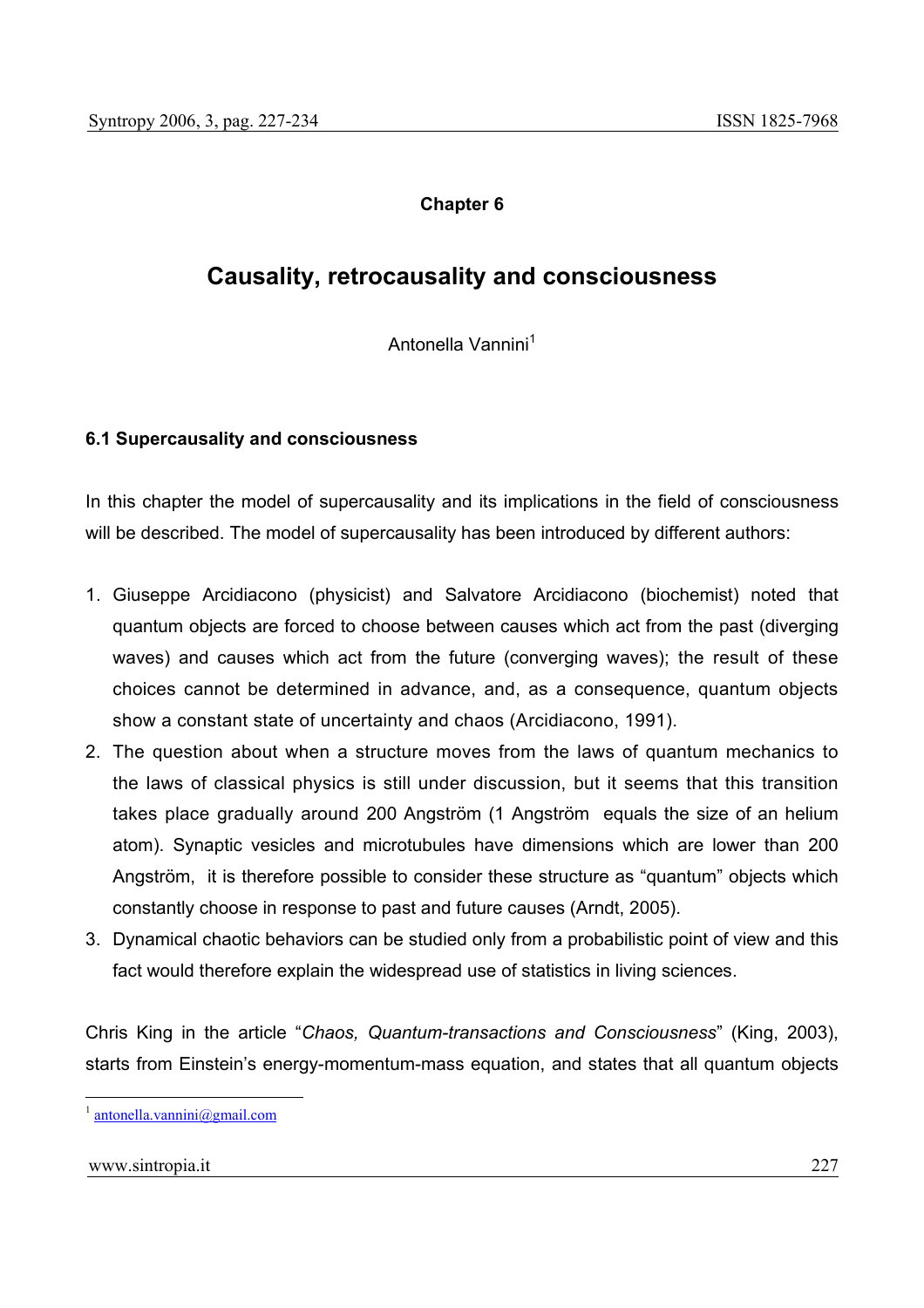are constantly faced with bifurcations which force the system to operate choices. King quotes Eccles, Penrose and Hameroff who proved the existence of quantum structures in living systems and arrives to the conclusion that life is moved not only by mechanical causes but also by final causes (attractors). According to King, a new and innovative description of the relation between mind and brain derives from this constant state of choice in which living structures are immersed. This constant state of choice would force living systems into a state of free will which would be common to all the levels and structures of life, from molecules to macrostructures, and organisms. This constant state of free will, would originate chaotic dynamics which, when attractors are inserted, organize in fractal structures which have the property of amplifying and selecting small perturbations. The classical example is the Lorenz attractor: "*even the flap of the wings of a butterfly in the Amazons could be amplified to the point of causing a hurricane in the United States*".

Starting from these premises King suggests two separate levels of explanation of consciousness. In the first level, information flows from the mind to the brain, through free will; in the second level, information flows from the brain to the mind, thanks to the selection and amplification of signals performed by fractal structures. King's considers mind to be immaterial, and its organization would be the consequence of the cohesive properties of –E (entanglement and nonlocality).

King suggests that, in order to understand what consciousness really is, it is necessary to start from free will, because at this level it becomes necessary to definitely refuse any attempt to use mechanical approaches. Kings describes:

- *Free will* as the process which the mind uses to act on the brain. Free will originates from bifurcations and supercausality which force living systems to operate choices. In chapter 3 it was shown that retrocausality and anticipation are strongly correlated to emotions, concluding that emotions are properties of –E, whereas rationality and memory seem to be a result of +E. In our daily life bifurcations would therefore be experienced in the form of the antagonism emotions/rationality. This constant antagonism would force humans into a state of free will and choice.
- *Consciousness* is the aptitude of the brain to act on the mind, selecting and amplifying sensorial perceptions, thanks to the properties of chaotic dynamics and fractal structures.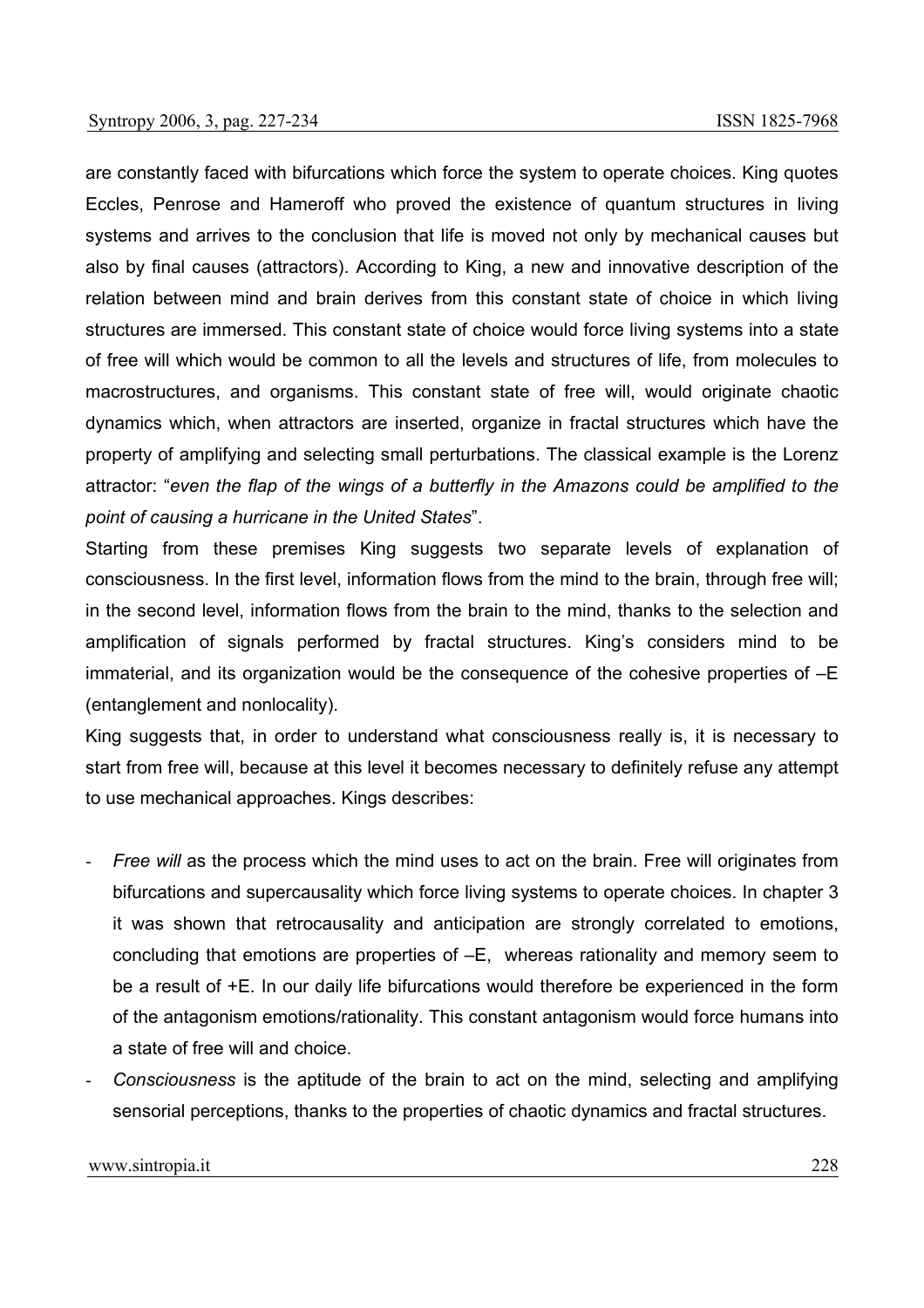Sir John Eccles underlined the importance of free will in the cognitive processes of people: all sane people are considered to have the ability to modify and control their own actions through will and intentionality. Free will is usually considered to be at the basis of all the actions of human beings, but it absolutely contradicts the assumption that only classical causality and determinism are real (Hooper e Teresi, 1986). For this reason, when starting the study of consciousness from free will, it becomes impossible to agree with the assumptions of deterministic models, such as the computational one, which describe the brain as a complex machine. Attractors and chaotic dynamics are at the basis of fractal geometry which describes how complex structures originate, organize and cooperate shifting from chaos to order.

## According to King:

- free will allows the flow of information from the mind to the brain;
- fractal structures and chaotic dynamics select and amplify the signals of the physical world allowing the flow of information backwards, from the brain to the mind.

In this description, supercausality is the new paradigm which permits to overcome the limits of the traditional theories of consciousness.

### **6.2 Empirical evidences**

The model of consciousness described in the previous paragraph hypothesizes that it should be possible to observe:

- 1. living structures at the quantum level;
- 2. fractal structures in the organization of the different levels of the brain, from the neuronal level to the main structures;

www.sintropia.it 229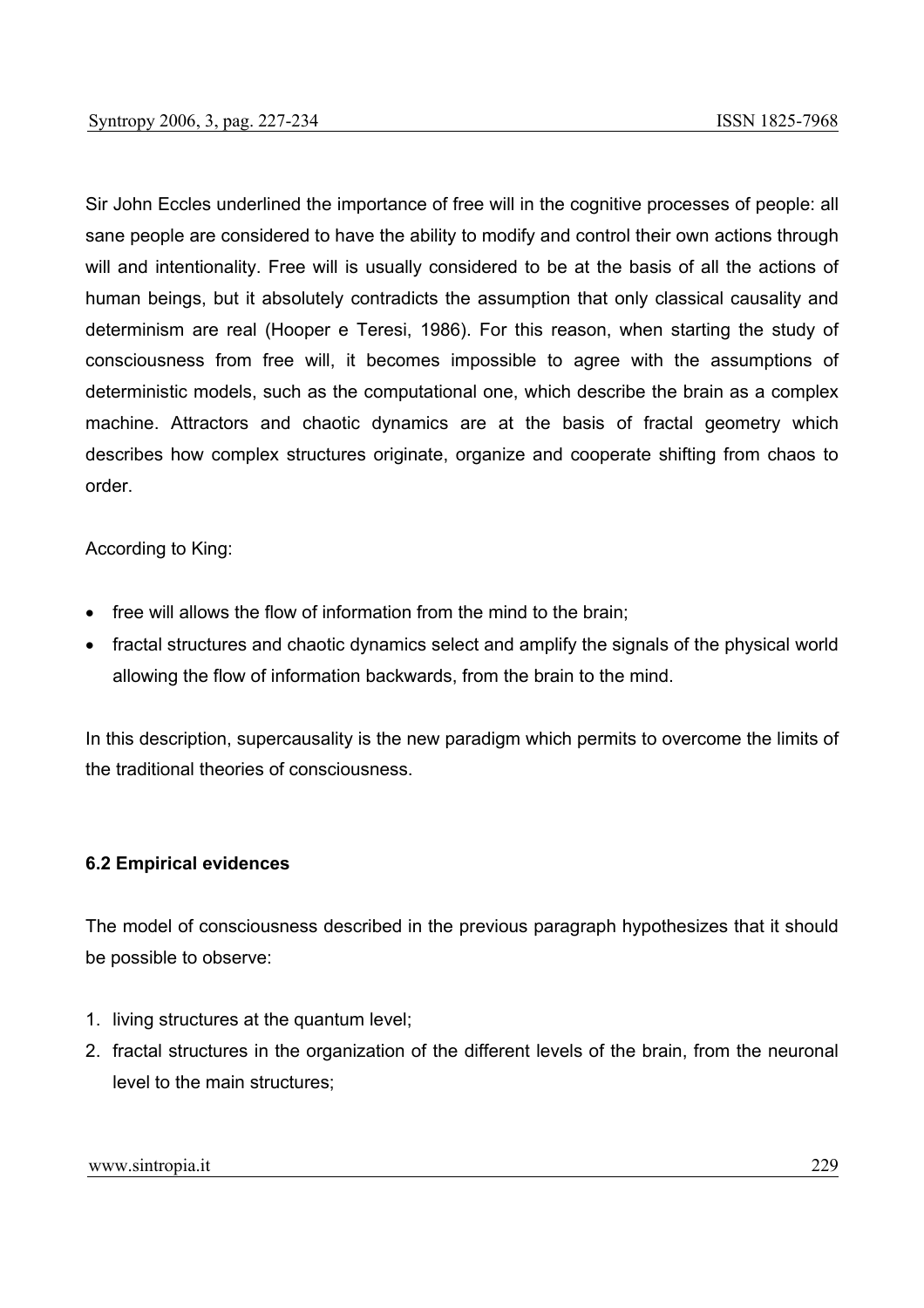3. chaotic dynamics in the brain processes.

#### *First hypothesis: quantum structures*

The question about when a structure shifts from the laws of microcosm (quantum physics) to the laws of macrocosm it is still discussed, but it seems that it is gradual at around 200 Angström (Arndt, 2005). In 1935 Eddington observed that synaptic vesicles had dimensions inferior to 200 Angström (Eddington, 1935) and, therefore, he can now be considered the first author who hypothesized quantum-mechanic actions on living systems. These considerations were formulated again in 1970 by Eccles, who arrived at the conclusion that synaptic vesicles can be considered quantum objects, which can be therefore activated in non-determinist ways, following in this way the principle of free will which leads the system to global non deterministic instability (Eccles, 1970). In 1987 Hameroff supported these considerations observing the fact that microtubules show dimensions which are inferior to 200 Angström, a fact which implies non deterministic quantum processes. According to Hameroff microtubules are quantum objects (Hameroff, 1982).

### *Second hypothesis: fractal structures*

The second hypothesis requires that the brain be organized on the basis of multi-fractal structures organized at different levels: the global level of the nervous system, the cellular level and that of the molecules. Fractal structure would allow the selection and amplification of signals, and the transition of the information from the lower to the higher levels, producing the "butterfly effect" which has been described by Lorenz in meteorology. In this way the instability of the highest neurodynamic level, could be influenced by the instability of the cellular level, which could be influenced by the instability of the molecules and of the quantum level. A wide range of empirical evidence show that the brain, neurons, cells and their components are fractal structures. A wide range of evidence can be found in the volume "*Fractals of brain, fractals of mind*" by Mac Cormac and Stamenov (1996). The fractal

#### www.sintropia.it 230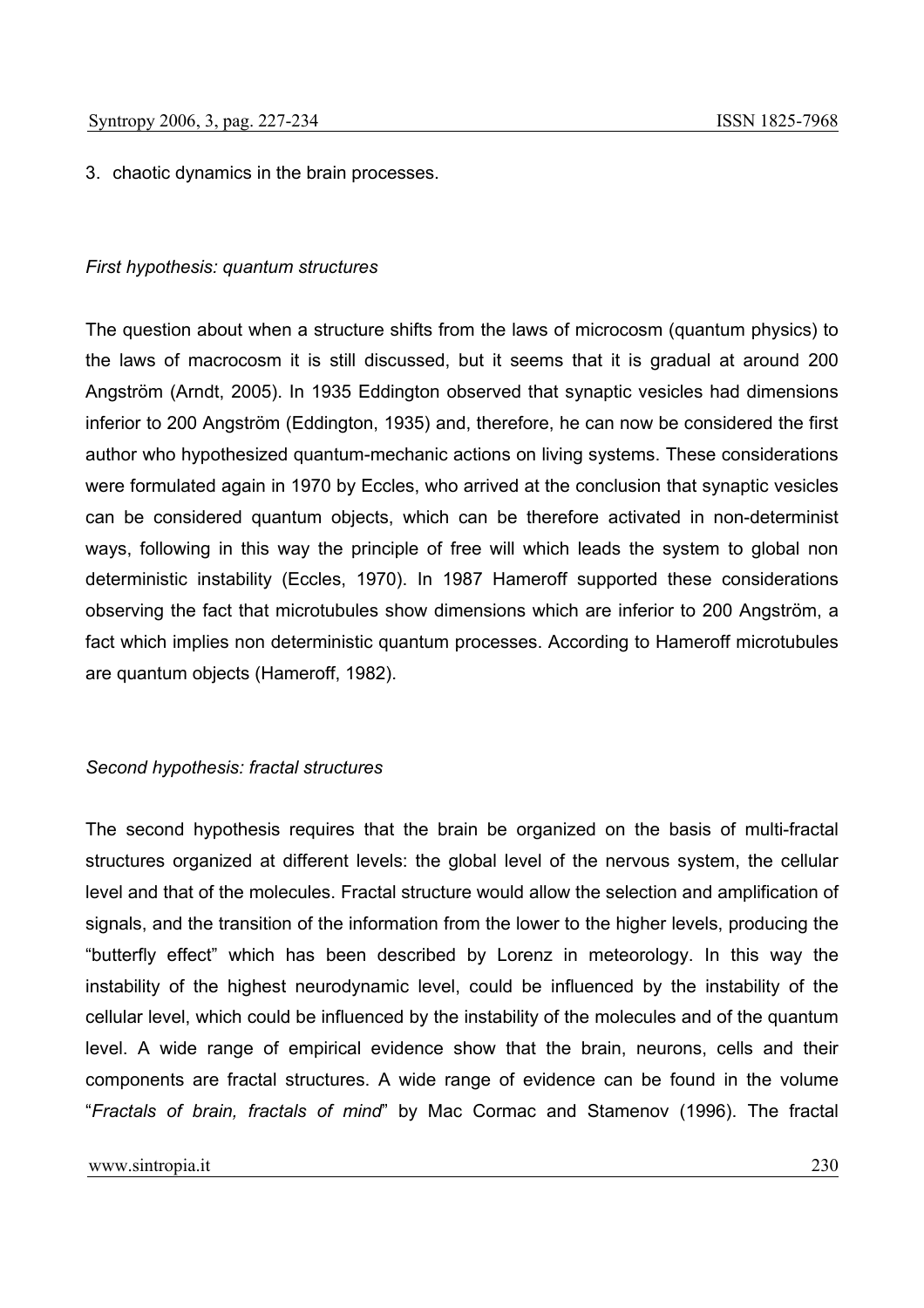structure of living systems, and particularly of the brain, is now well known and supported by empirical evidences.

### *Third hypothesis: chaotic dynamics*

Walter Freeman, worked for over thirty years studying the chaotic dynamics of the brain. In one of his recent books "*How brains make up their minds*" Freeman underlines the enormous complexity of the brain, and the inability of the linear causal model to describe and explain its complexity (Freeman, 2000).

The brain is a highly dynamic and complex system: it contains approximately 10 billion neurons, connected in a complex non-continual network consisting of more than 1000 billion synapses. According to Freeman, the functioning of such a network can be understood only by using models derived from the modern theory of non-linear dynamical systems, based on the properties of self-organization and emerging phenomena: even simpler systems, such as the surface of a fluid or a mix of chemical products, which are characterized by a high number of interacting substances, can generate macroscopic and global properties under particular circumstances which do not exist at the level of the basic substances, and which are therefore indicated as "emerging phenomena".

These properties depend upon patterns which result from non-linear interactions among elementary substances. From a physical point of view, these non-linear interactions can be traced back to feedback loops in which the components of a system are connected circularly in such a way that each element stimulates the following until the last one stimulates the first. Thanks to this circular organization, the behavior of each element is influenced by all the others. This permits the system to self-regulate until it reaches a dynamic equilibrium where the elements which are part of the system are affected by the global state generated together.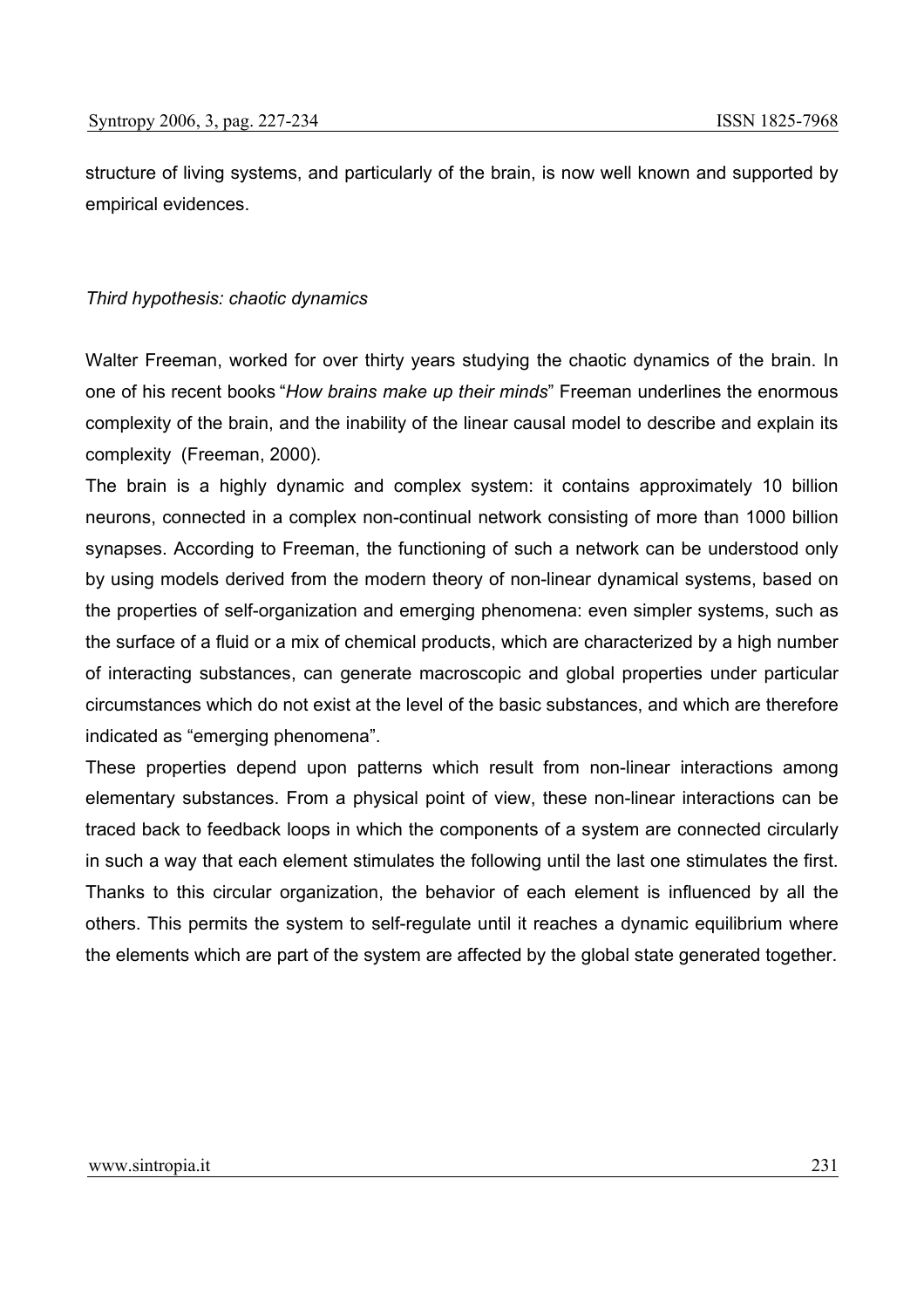

Fig. 1. Chaotic dynamics in the recognition of odors (Skarda e Freeman, 1987).

This circular interaction, or ring, permits the system to self-organize spontaneously without any external agent controlling the organization.

In his studies of brain dynamics, using rabbits which were left free to smell the environment, Freeman found chaotic processes in the recognition of odors. Using EEG, Freeman measured neural activity during and after the odor stimuli, and represented them in space using a computational model. Freeman showed that the forms which were obtained, which were irregular but structured, represent chaotic attractors (or strange attractors, as described in the fifth chapter). Each attractor corresponds to the behavior shown by the system as a consequence of a particular stimulus, such as a well known odor. The model interprets a smell act as a dynamic explosion from the chaotic attractor basin to that of another attractor: in other words, a reaction to external simulation gives place to a global activity (registered by EEG) which is chaotic, but ordered and structured; if the stimulations change even slightly, the neurons instantly produce another configuration, which is complex but still ordered. According to the author, these chaotic dynamics can also be observed in other forms of perception.

In conclusion, Freeman says that "*The great advantage that chaos can give to the brain is that chaotic systems can produce continually new types of activities. In our opinion these activities are essential to the development of groups of neurons different from those already established. More generally, the ability to create new types of activity may underlie the ability of the brain to reach for intuitions, and solve problems through trial and error*".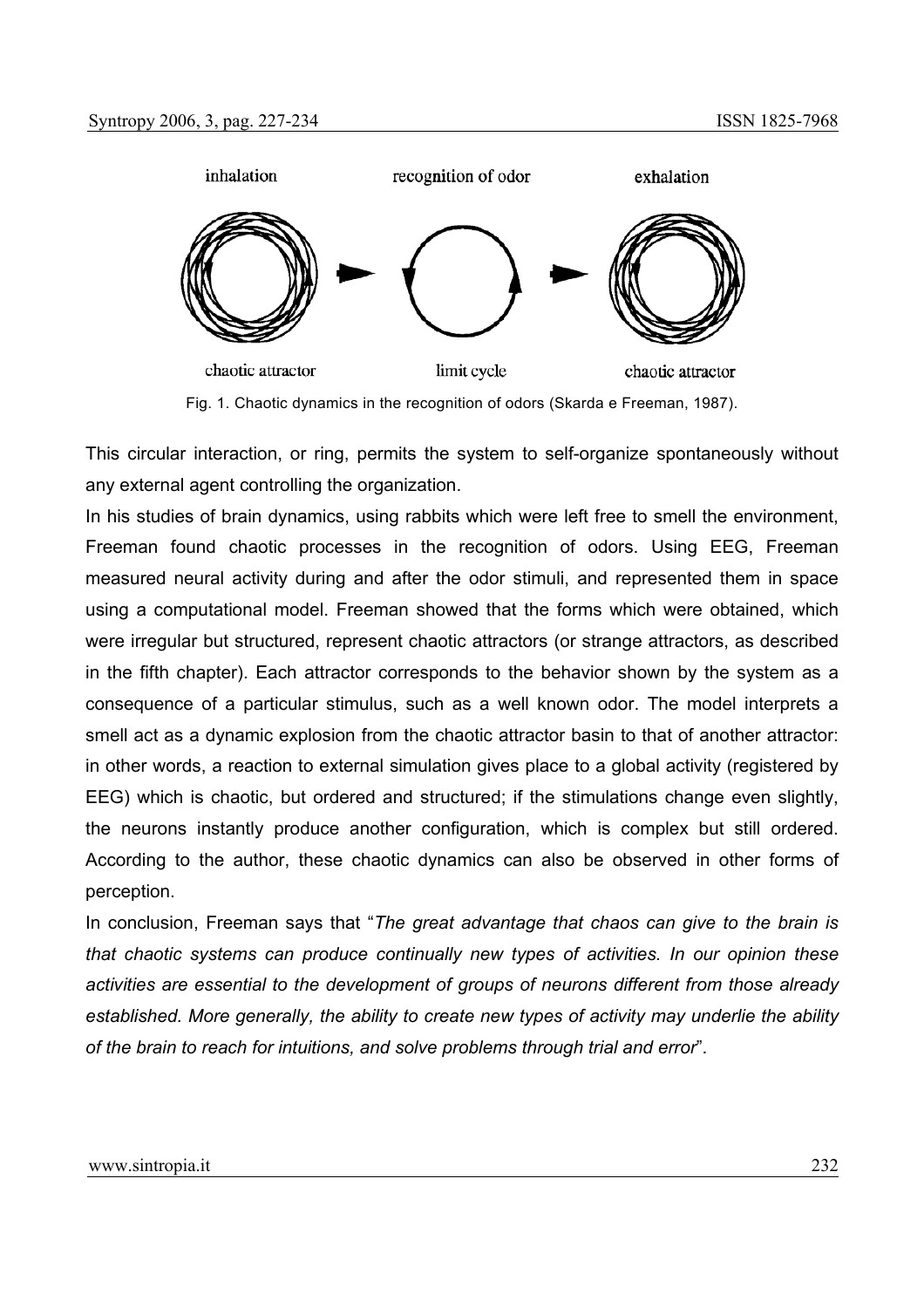#### **6.3 Evolution**

Chaotic dynamics are defined as non deterministic, and reactive (Schuster 1986, Stewart 1989). Reactive means that the system is capable of selecting and amplifying even the slightest perturbation (butterfly effect), changing a chaotic system into a reactive system. At the same time a system of this kind cannot be predicted with computational techniques, because of free will which acts at each level of the system. The interaction of the chaotic and fractal properties repeated at the different levels (molecules, cells, neurons and nervous system) is indicated as the multi-fractal model. This model implies that all the components, from the molecular one to the global brain structures, can reciprocally activate each other. The fractal nature of their connections, the sophistication of neurons and synaptic junctions, leads to a modular and flexible structure.

According to King, the anticipatory properties of these systems, their flexibility and ability of performing decisions, justifies why this model has been selected during evolution. The advantage of conscious processes in terms of anticipation, flexibility, learning and selforganization are fundamental for the survival of the living system and therefore free will and consciousness have emerged, surpassing any eventual computational systems.

#### **6.4 Entanglement**

One of the most incredible properties of quantum physics is *entanglement*. Entanglement is the consequence of instantaneous communication among particles thanks to the spin which, once it has been activated, establishes non-local links in space and time (this topic has been discussed in chapter 2, paragraph 3). Entanglement can be traced back to the qualities of –E and from these properties originates a model of mind, based on immaterial connections and on quantum non-locality.

Dean Radin, in his book "*Entangled Minds*" (Radin, 2006) underlines that one of the most astonishing discoveries of modern physics is that objects which might seem separated at the macroscopic level, might not be separated at all when observed at the microscopic quantum level. The divisions among objects which are observed at the macroscopic level disappear at